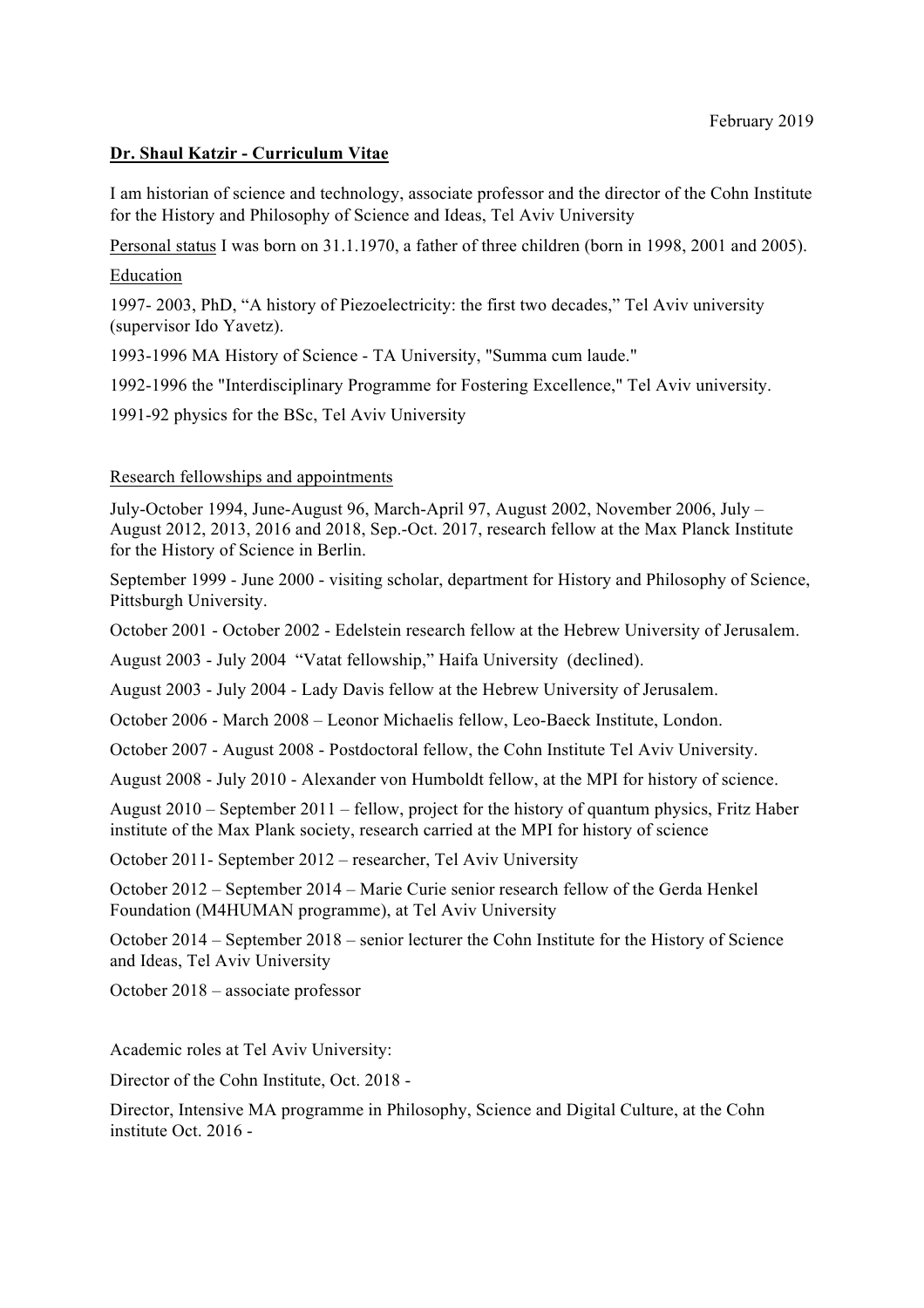### Publications

books:

- 1. *From Sonar to Quartz Clock: Technology and physics in war, academy and industry*, under preparation.
- 2. *Chapters in the History of Science*, Raanana: Open University, forthcoming (under preparation), (a Hebrew textbook for an Open university course).
- 3. *The Beginnings of Piezoelectricity: A study in mundane physics*, Dordrecht: Springer, 2006 ("Boston studies in the philosophy of science," 246), Paperback edition 2010.
- 4. *On the Nazism in Hebrew: The Hebrew Historiography of the Third Reich* (in Hebrew), Jerusalem: Academon, 2001.

Edited volumes:

- 5. *Interactions of Interwar Physics: Technology, Instruments, and Other Sciences*, special issue of *Science in Context*, 31(3) (2018).
- 6. with Christoph Lehner and Jürgen Renn, *Traditions and transformations in the history of quantum physics*, Berlin: Edition open access, 2013 (Max Planck Research Library for the History and Development of Knowledge).

Articles in academic journals and peer-reviewed books:

- 7. "Employment Before Formulation: Uses of Proto-Energetic Arguments," *Historical Studies in the Natural Sciences*, 49 (2019): 1-40.
- 8. "The shaping of interwar physics by technology: the case of piezoelectricity," *Science in Context*, 31 (2018): 321-350.
- 9. "'In war or in peace:' The technological promise of science following the First World War," *Centaurus*, 59 (2017): 223-237.
- 10. "Technological Entrepreneurship from Patenting to Commercializing: A Survey of Late Nineteenth and Early Twentieth Century Physics Lecturers," *History and Technology*, 33 (2017): 109-125.
- 11. "Time standards for the twentieth century telecommunication, physics and the quartz clock," *The Journal of Modern History*, 89 (2017): 119–150.
- 12. "Variations and Combinations: Invention and Development of Quartz Clock Technologies at AT&T," *ICON (Journal of the International Committee for the History of Technology),* 22 (2016): 78-114.
- 13. "Pursuing frequency standards and control: the invention of quartz clock technologies," *Annals of Science*, 73 (2016): 1-39.
- 14. "Manchester at war: Bohr and Rutherford on problems of science, war and international communication," Finn Aaserud and Helge Kragh (eds.) *One hundred years of the Bohr atom: Proceedings from a conference* - *Scientia Danica. Series M · Mathematica et physica*, 1 (2015): 495-510. (Copenhagen: Danish Academy of science)
- 15. "Scientific practice for technology: Hermann Aron's development of the storage battery," *History of Science*, 51 (2013): 481-500.
- 16. "Who knew Piezoelectricity? Rutherford and Langevin on submarine detection and the invention of sonar," *Notes and Records of the Royal Society*, 66 (2012): 141-157.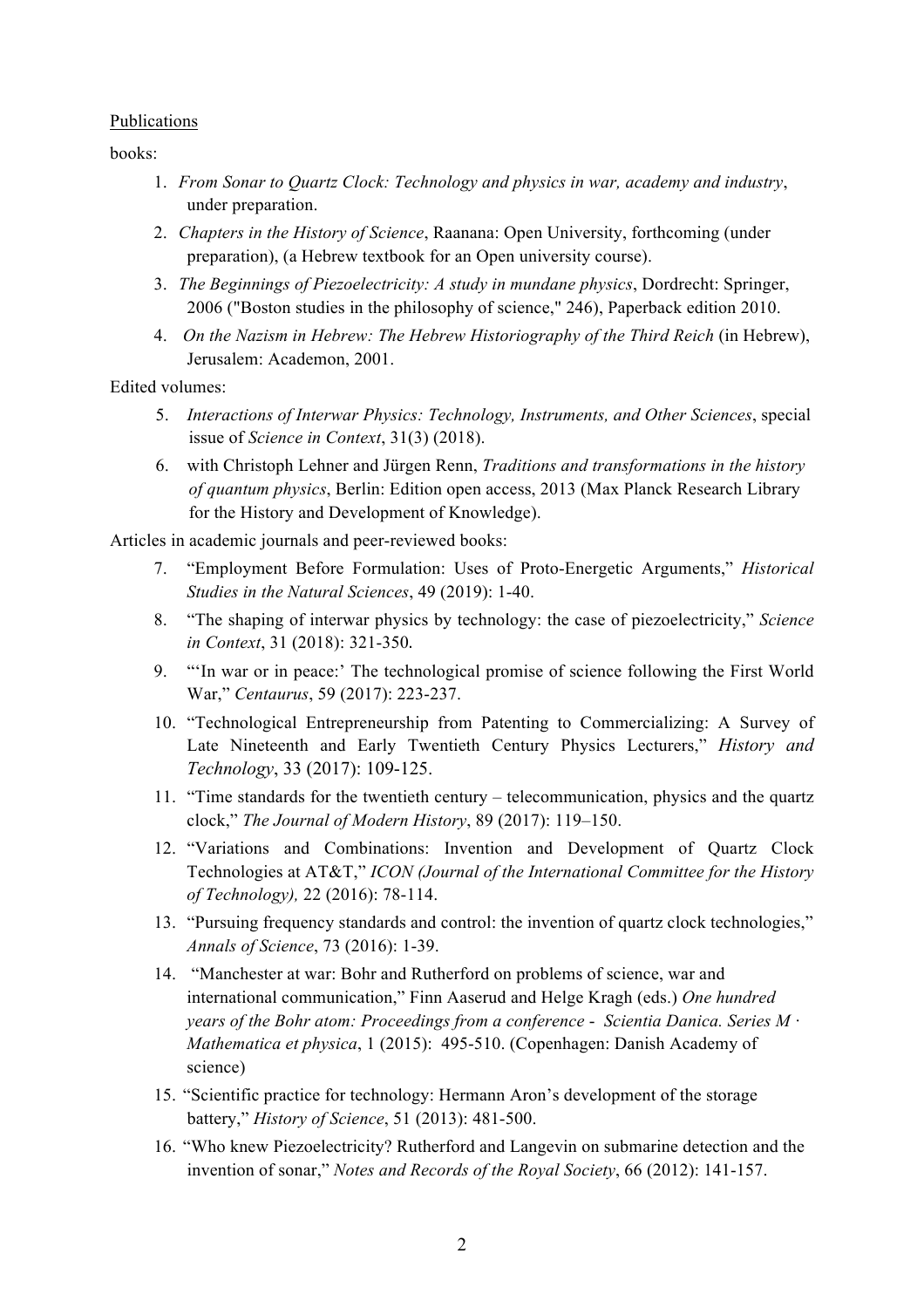- 17.with Christian Joas, "Analogy, extension, and novelty: young Schrödinger on electric phenomena in solids," *Studies in History and Philosophy of Modern Physics*, 42 (2011): 43-53.
- 18. "War and peacetime research in the road to crystal frequency control," *Technology and Culture*, 51 (2010): 99-125.
- 19. "Hermann Aron's electricity meters: Physics and invention in late nineteenth-century Germany," *Historical Studies in the Natural Sciences*, 39 (2009): 444-481.
- 20. "From ultrasonic to frequency standards: Walter Cady's discovery of the sharp resonance of crystals," *Archive for History of Exact Sciences*, *62* (2008): 469-487.
- 21. "Thermodynamic deduction versus quantum revolution: The failure of Richardson's theory of the photoelectric effect," *Annals of Science*, 63 (2006): 447-469.
- 22. "On the electromagnetic world-view: a comment on an article by Suman Seth," *Historical Studies in the Physical and Biological Sciences*, 36 (2005): 189-192.
- 23. "Poincaré's relativistic physics, its origins and nature," *Physics in Perspective*, 7 (2005): 268-292.
- 24. "Poincaré's relativistic theory of gravitation," in J. Eisenstaedt and A.J. Kox (eds.) *The Universe of General Relativity*, *Einstein Studies 11*, Basel: Birkhäuser, 2005, 15-37.
- 25. "On the approach to the history of physics: A comment on Trainer's article on 'Kelvin and piezoelectricity,'" *European Journal of Physics*, 26 (2005): L1-L3.
- 26. "The emergence of the principle of symmetry in physics," *Historical Studies in the Physical and Biological Sciences*, 35 (2004): 35-65.
- 27. "From explanation to description: Molecular and phenomenological theories of piezoelectricity," *Historical Studies in the Physical and Biological Sciences*, 34 (2003): 69-94.
- 28. "Measuring constants of nature: Confirmation and determination in piezoelectricity," *Studies in History and Philosophy of modern Physics*, 34 (2003): 579-606.
- 29. "The discovery of the piezoelectric effect" *Archive for History of Exact Sciences*, 57 (2003): 61-91.
- 30. "National characteristics of physics at the end of the 19<sup>th</sup> century" (in Hebrew) *Zmanim*, 82 (2003): 85-93.

Other academic articles:

- 31. "Challenging problems of classical physics: Radiation and matter," *The Mechanics in Quantum Mechanics: Tradition and Transformation*, Christoph Lehner and Jürgen Renn (eds.), forthcoming
- 32. With Jaume Navarro, "The Status and Structure of Atoms before Bohr," *The Mechanics in Quantum Mechanics*, forthcoming.
- 33. "Physics, Technology, and Technics during the Interwar Period," an introduction to the special issue *Interactions of Interwar Physics: Technology, Instruments, and Other Sciences*, *Science in Context*, 31(3) (2018), 251-261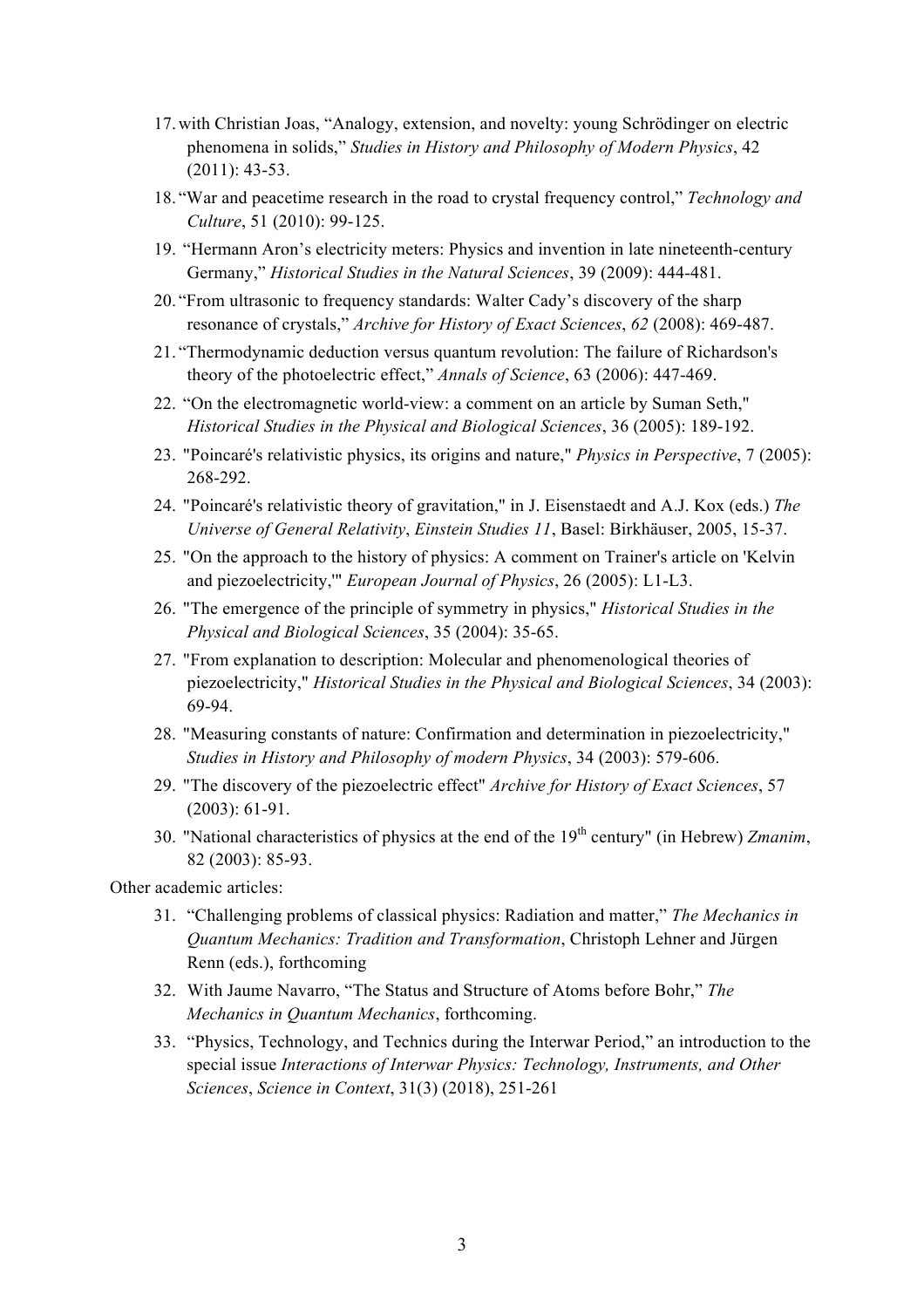- 34. With Nurit Kirsh, "Between chemistry and politics: Weizmann's scientific activity in  $\,$ the 1930s and 1940s," in hebrew שם נורית קירש "בין כימיה לפוליטיקה - פעילותו המדעית של און הוא הוא נורית קירש ויצמן בשנות השלושים והארבעים״ במאיר חזן ואורי כהן (עורכים) **ויצמן מנהיג הציונות**, ירושלים: שזר זלמן מרכז, in Meir Chazan and Uri Cohen (eds.) *Weizmann the Leader of Zionism* (in Hebrew), Jerusalem: Zalman Shazar Center, 2016, 413-439.
- 35. "Time Standards from Acoustic to Radio: The First Electronic Clock," Lara Huber and Oliver Schlaudt (eds.) *Standardization in Measurement: Philosophical, Historical and Sociological Issues*, London: Pickering and Chatto, 2015, 111-124.
- 36. "Theoretical challenges by experimental physics: radiation and its interaction with matter." *Traditions and transformations in the history of quantum physics,* Katzir, Lehner and Renn (eds.), (2013): 11-27.
- 37. "Symmetry in the physics of Lamé and his contemporaries," *SABIX (École Polytechnique)*, 44 (October 2009): 95-100.
- 38. "From academic physics to invention and industry: The course of Hermann Aron's (1845-1913) career," *Preprint, Max Planck Institute for the History of Science*, 370 (2009).
- 39. "Voigt, Woldemar," *Complete Dictionary of Scientific Biography* Vol. 25, Detroit: Charles Scribner's Sons, 2008, 164-166.
- 40. "Electricity and heat: The connections between two invisible forces," *Albert Einstein: Engineer of the Universe: Essays*, Jürgen Renn (editor), Weinheim: Wiley-VCH, 2005, 64-67 (also in a German translation).

Reviews and reports

- 41. Review of "André Authier, Early Days of X-ray Crystallography," *ISIS,* 107 (2016): 187-88.
- 42. With Christopher Neumaier, M. Luísa Sousa, and David Zimmerman, Conference report: "Forty-Second Symposium of the International Committee for the History of Technology and Fourth Meeting of the History of Electrical Technology: History of High-Technologies and Their Socio-Cultural Contexts, Tel Aviv, Israel, 16–20 August 2015" *Technology and Culture*, 57 (2016): 216-224.
- 43. "Bruce J. Hunt, Pursuing Power and Light: Technology and Physics from James Watt to Albert Einstein," *Technikgeschichte*, 78 (2011): 341-42.
- 44. "Michael Hedenus, Der Komet in der Entladungsröhre: Eugen Goldstein, Wilhelm Foerster und die Elektrizität im Weltraum," Centaurus, 52 (2010): 158-160.

#### Academic Teaching

I have taught as "a teaching fellow" and an "external lecturer" BA and MA courses on history of science, technology, culture, society and ideas (History of science from antiquity to the Scientific Revolution; History of science and technology since the Renaissance; History of physics 1700-1960; Newton and Einstein; Technology, science and society since the industrial revolution; Metaphysics, technology and science: the energy principle in the  $19<sup>th</sup>$  century; Physics, industry and state at the first half of the 20th century; Historical perspective on the relationships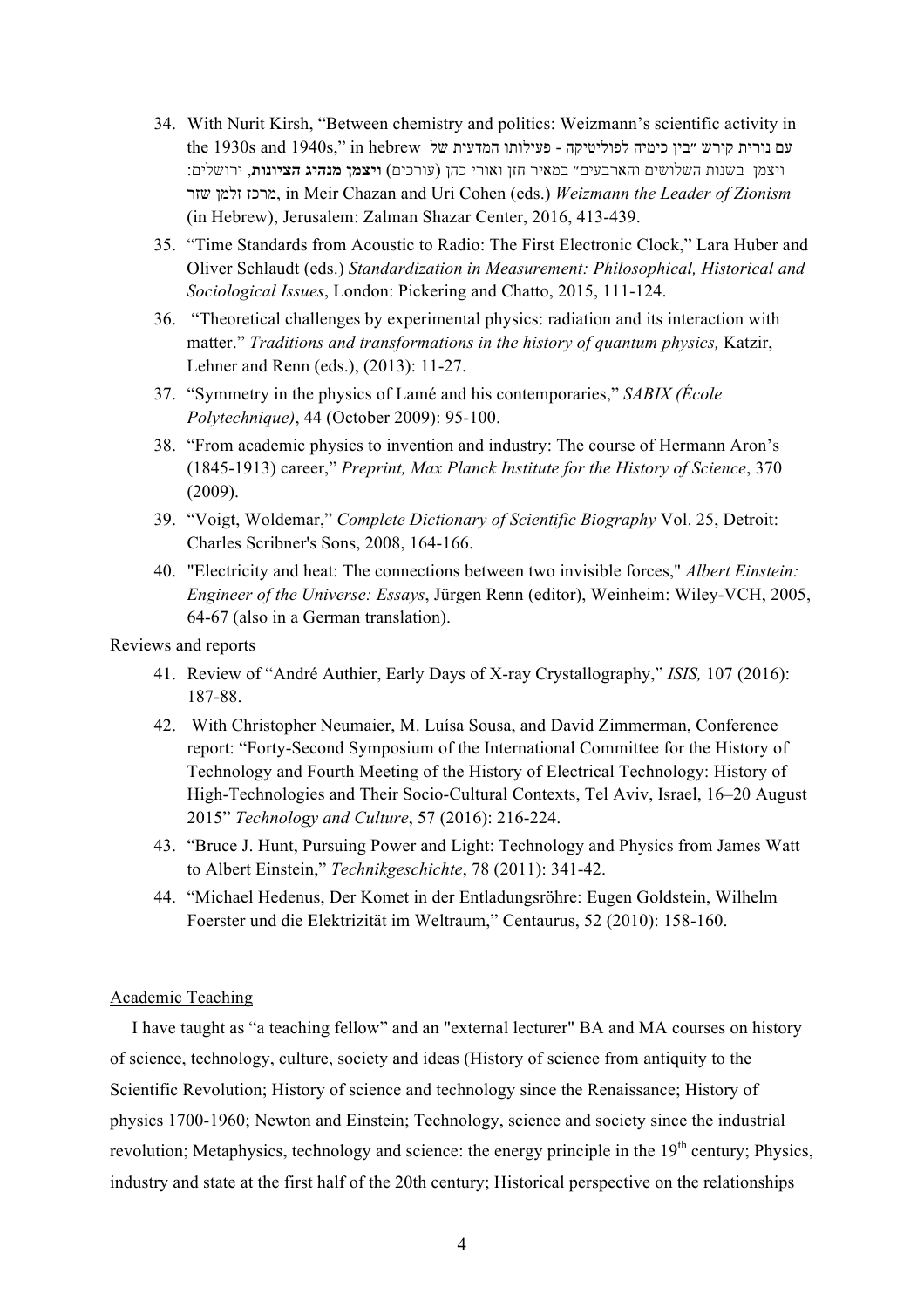between science and society; History of Nazi Germany; Technology, culture, religion and science in early modern Europe).

### **Lectureships**:

2011– Tel Aviv University

Spring 2014 – Weizmann Institute

Spring semesters 2006, 2008, fall semester 2013, program for history and philosophy of science,

Hebrew University of Jerusalem

1999 – 2007 the academic College of Tel Aviv - Jaffa.

2004 – 2007 Science, technology and society graduate programme, Bar Ilan University.

Spring semesters 2004, 2005, 2006 - the faculty of engineering, Tel Aviv University.

Fall semester 2005-06, general history Ben Gurion University.

Summer 1998 - Ben Gurion history department at Ahva branch.

1993-95, and 1998-99 teaching assistant and assistant teacher in history and history of science courses at Tel Aviv University.

## **Conferences** and workshops organizer

Co-organizer (with Galili Shahar and Sagi Schaefer) *Made in Germany: Technology, History, Literature* a workshop at Tel Aviv University, June 2019

Co-organizer (With Karl Hall) *Interactions of interwar physics: technology, philosophy, arts and other sciences* (second meeting) a workshop at the Central European University Budapest, December 2016.

Organizer (with Gal Hertz) *Critical Reflections on Alternative Paths to Modernity – A Conference in Honour of Rivka Feldhay* Tel Aviv and Jerusalem, April 2016

Organizer (with the help of Kijan Espahngizi, Zurich centre for the history of knowledge) *Interactions of interwar physics: technology, philosophy, arts and other sciences* a Workshop at Tel Aviv University, October 2015.

Main organizer, *History of High-Technologies and Their Socio-Cultural Contexts,* a joint annual meeting of *the International Committee for the History of Technology* (ICOHTEC) with IEEE HISTELCON, at Tel Aviv University, August 2015 (about 90 talks and 120 participants).

Member of organizing/programme committee

Programme committee: Annual meeting of *the International Committee for the History of Technology* (ICOHTEC), Katovice, July 2019.

Organizing committee: *Gender and Science in War and Peace* - Conference of the Commission on Women and Gender Studies in History of Science, Technology and Medicine, Tel Aviv and Raanana, June 2019.

Programme committee: *Measurement at the Crossroads: History, Philosophy and Sociology of Measurement*, Paris, June 2018.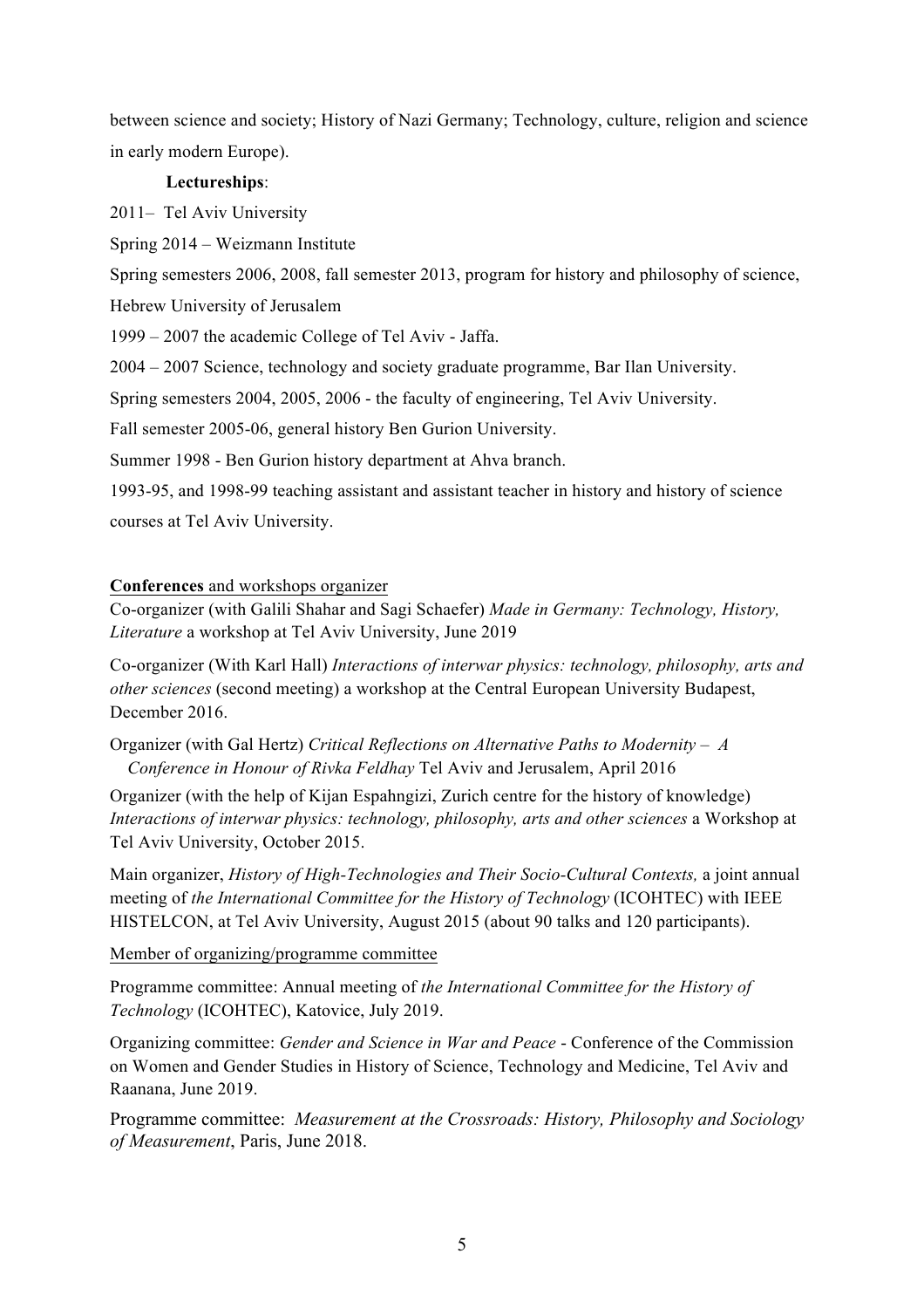#### Talks

a. at International Workshops and Conferences

- "The 'weakness' of rigorous theory and the need for 'weak' knowledge in technology," "*Weak" and "Strong" Knowledge in Solid State Physics and the Material Sciences* (Frankfurt am Main, May, 2018)
- Symposium organizer: "Between utility and discipline in interwar physics" and speaker: "Channels of influence on interwar physics" *History of Science Society Annual Meeting* (Toronto, November 2017)
- Symposium organizer (with Richard Staley) "Histories of the measurement, definition and uses of time in science and technology" and speaker: "Physics, Astronomy and Clocks in the Redefinitions of the Second," *25th International Congress of History of Science and Technology* (Rio de Janeiro, July 2017)
- "When Knowledge Becomes Useful: The Invention of Sonar," *Knowledge and Its Uses*, (Tel Aviv, April 2017)
- "Between a simultaneous discovery and construction: historical views on the emergence of energy conservation," 7th *International Conference of the European Society for the History of Science* (Prague, September 2016)
- "The technical resistance to AT&T's monopoly on the quartz clock," *Society for the history of technology (SHOT), annual conference* (Singapore, June 2016)
- "The second in the long reform of the SI base physical units," *The Making of Measurement* (Cambridge, July 2015)
- "The turn to applied quantum mechanics," *Fourth Conference on History of Quantum Physics* (Donostia/San Sebastián, July 2015)
- "The growing prominence of science at the aftermath of World War One," *Science, Technology and World War I: International Workshop* (Jerusalem, June 2015)
- "Macro and microphysical explanations of piezoelectricity before WWII," *Emergence in Materials* (Paris, May 2015)
- "Technological entrepreneurship from patenting to commercializing," *Academic entrepreneurship in history. An international survey of current research* (Ghent, March 2015)
- "The shaping of interwar physic by technology the case of piezoelectricity," *International Conference on the History of Physics* (Cambridge, September 2014)
- "Notebooks' and published drawings as representation of practice, examples from piezoelectricity and electronics," *Hands on Instruments* (Cambridge, July 2014)
- **Keynote speaker**: "'In war or in peace:' The technological promise of science following the First World War," *The Promises of Science. Historical Perspectives* (Donostia/San Sebastian, April 2014)
- Symposium organiser (with Falk Müller) "Between physics and technology: the embodiment of knowledge in the inter-war period," and speaker "Study following application: the shaping of interwar piezoelectric research," *24th International Congress of History of Science, Technology and Medicine* (Manchester, July 2013)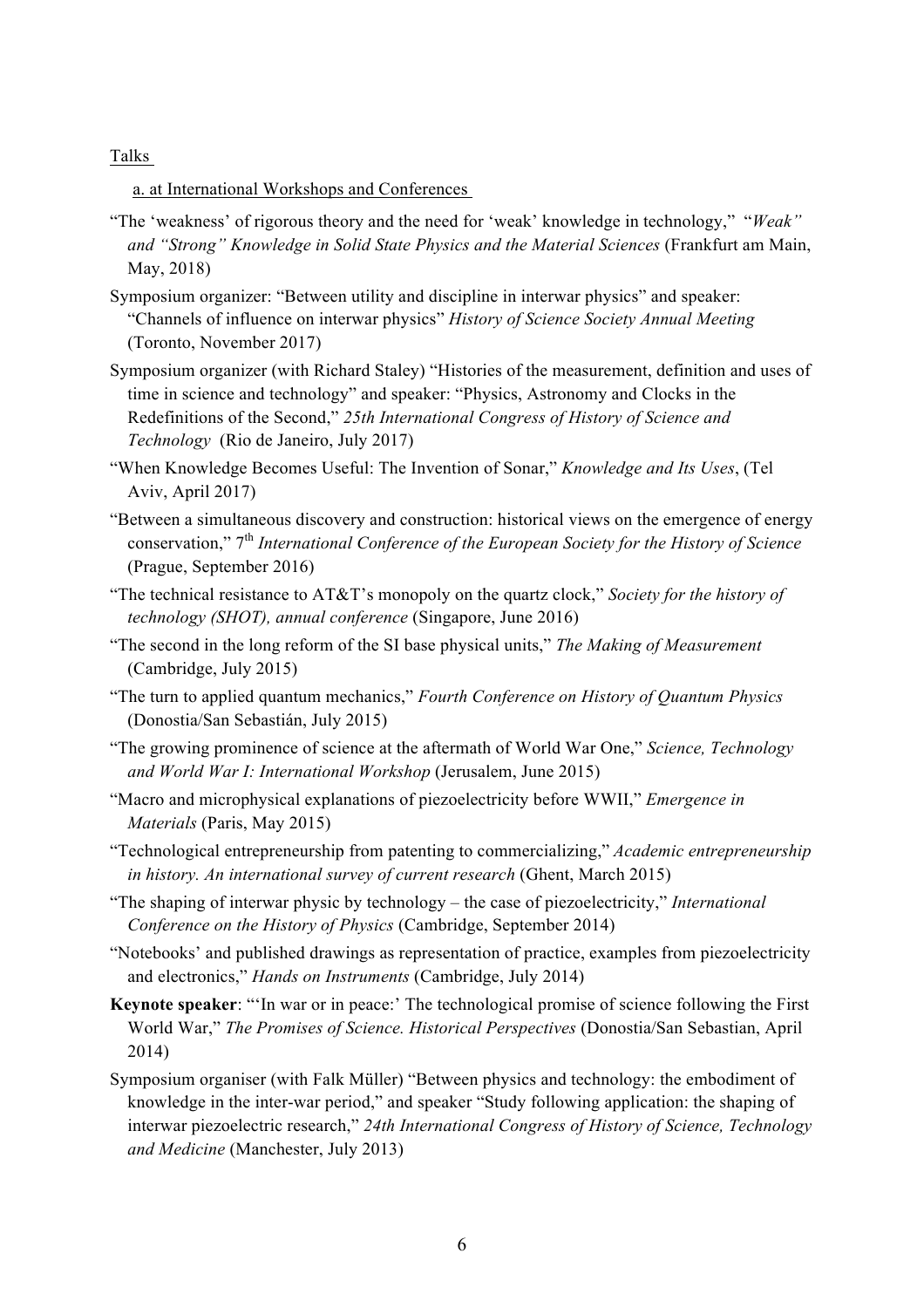- "Manchester at war: Bohr and Rutherford on problems of science, war and international communication" *One hundred years of the Bohr atom, 1913-2013* (Copenhagen, June 2013)
- "Frequency and time standards from acoustics to radio: the road to the quartz clock" *Dimensions of Measurement*, (Bielefeld, March, 2013)
- Commentator on the session "Understanding Noise in Twentieth- Century Physics and Engineering Part 1" *The joint annual meeting of the History of Science Society and the Philosophy of Science Association*, participated by video-conference (San Diego, November 2012)
- Symposium organiser (with Marta Jordi) "Physical sciences between Europe and America before WWII" and speaker "Piezoelectric research between pure and applied, Europe and America," *5th International Conference of the European Society for the History of Science* (Athens, November 2012)
- "Poincaré's relativistic modification of Newtonian gravitation," *the Marcel Grossmann 13th meeting*, presented through a web-conference (Stockholm, July 2012)
- "Science, Technology and Jewishness in the Career of Hermann Aron (1845-1913)," *The Jews and the Sciences* (London, June 2012)
- "Usefulness or purity of research? Conflicting values in physics," *Science and Values: Epistemic Goals, Economic Aspirations, Social Values*, Humboldt Kolleg (Haifa, April 2012)
- "Reasoning by concrete imagined cases in science and its relation to thought experiments," *Society for philosophy of science in practice, 3rd conference* (Exeter, June 2011)
- "On the changing character of research between war and peace: Sonar, physics and electronics in WWI and its aftermath," *Learning from War: Science and Peace* (Berlin-Brandenburg and Israeli Academics, Berlin, April 2011)
- "Linear and quadratic models and the shaping of physics by technology from the sonar to the quartz clock," *Anwendungsorientierung in der universitären Forschung Historische Perspektiven auf eine aktuelle Debatte* (Munich, March 2011)
- "Definition and establishment of rules through their heuristic use: the principles of symmetry and energy," *Heuristics in Physics* (Bad Honnef, Dec. 2010)
- Symposium organiser: "Transfer and transformation of knowledge in the modern physical sciences and technologies" (7 speakers) and speaker: "From the phenomena to useful instruments and from them to other phenomena," *4th International Conference of the European Society for the History of Science* (Barcelona, November 2010)
- "Theoretical challenges by experimental physics: radiation and its interaction with matter," *3rd International Conference on the History of Quantum Physics* (Berlin, June 2010)
- "Symmetry in the physics of Lamé and his contemporaries," Colloque international Gabriel Lamé: *Les Pérégrinations d'un ingénieur du XIX<sup>e</sup> siėcle* (Nantes, January 2009)
- "Scientists as occasional inventors," *Society for the history of technology, 50th conference*, (Lisbon, October 2008)
- "A scientific style in technology: Neumann's school of physics in technological research," *European society for the history of science, 3rd conference* (Vienna, September 2008), electronically published in the proceedings, pp. 1086-89.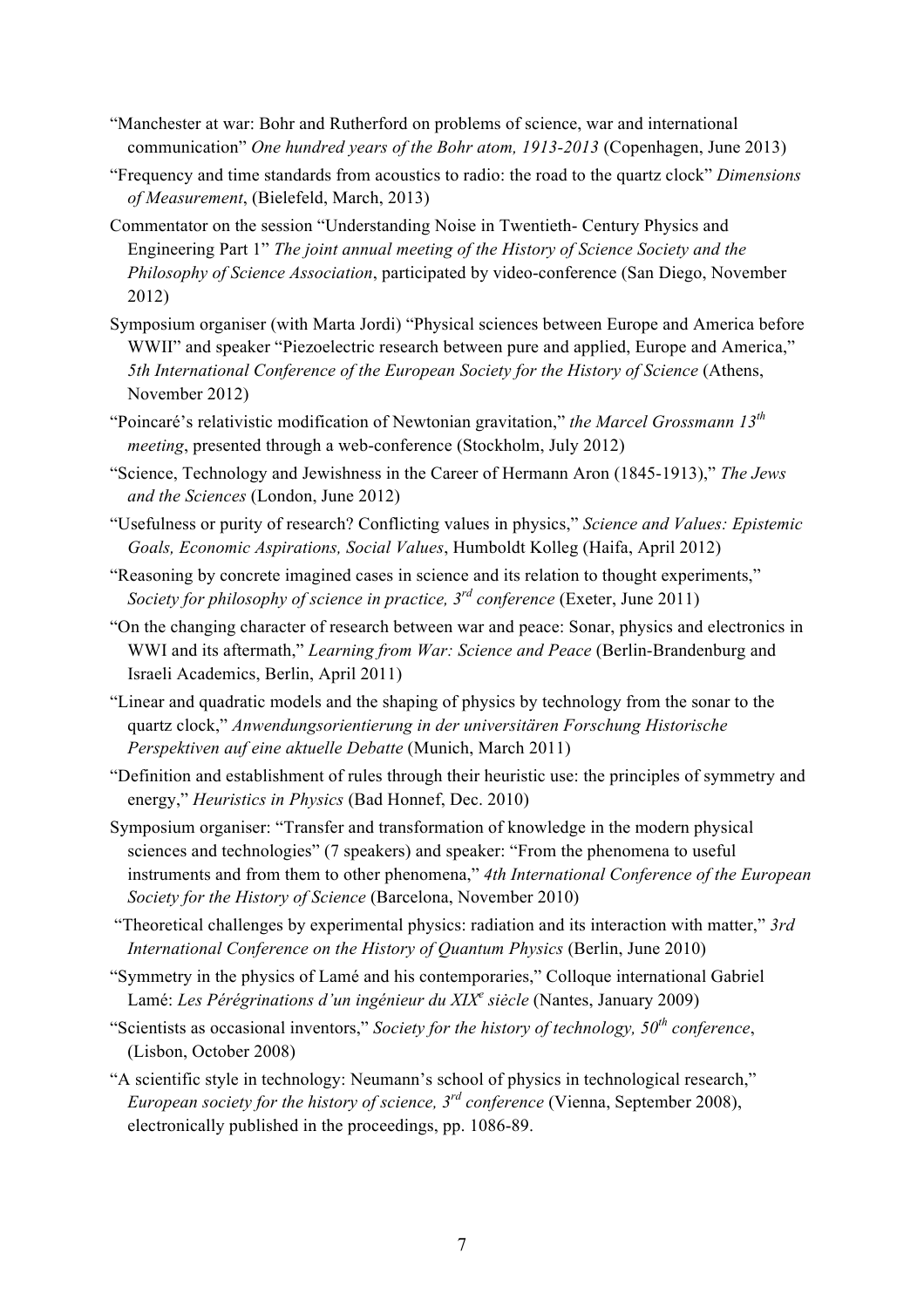- "The choice between explanatory and descriptive theories in photoelectricity and piezoelectricity," *Society for philosophy of science in practice, 1st conference*, (Twente, Netherlands, August 2007)
- "Hermann Aron's (1845-1913) path from physics to electrical invention and industry," *ICOHTEC Symposium* (Copenhagen, August 2007)
- "Basic, applied research and technology through the lens of crystal frequency control," *Science Impact: Rethinking the Impact of Basic Research on Society and the Economy* (Vienna, May 2007)
- "The discoverers of Energy Conservation and their historians," *Energy and Culture* (Esbjerg, Denmark, February 2007)
- "Hermann Aron from physics to electric technology," *Nation, Religion, and Beyond - Jewish Scientists in German Contexts in the 19th and 20th Centuries* (Jerusalem, December 2006)
- "Technological and scientific study in the discovery and application of the piezoelectric resonance," *The applied science problem* (Hoboken NJ, May 2005).
- "National Styles in Science: the Case of French and German Physics circa 1900," *Cultural relativity and the scientific enterprise* (Tel Aviv, March 2005)
- "The changing aims of Duhem's early thermodynamics theories," *History of philosophy of science 5* (San Francisco, June 2004)
- "Poincaré's and Minkowski's relativistic theories of gravitation in the empirical test," *5th international conferences on the History of General Relativity* (Notre Dame University, IN, July 1999)
- "Poincaré's Road to his Relativity Theory," *Physical Interpretations of Relativity Theory* (London, September 1996), published in the conference's proceedings (Sunderland, 1997, pp. 141-148)
- "Poincaré's Attempt at a General Theory of Relativity," *4th international conference on the History of General Relativity* (Berlin, August 1995)

# b. As an invited speaker abroad:

"The shaping of interwar physics by technology: the case of piezoelectricity," a talk at SPHERE (Sciences, Philosophie, Histoire) History and Philosophy of Physics seminar, Université Paris Diderot (29.5.18)

"Interactions between Physics and Technology in the Early 20th Century: The Example of Piezoelectricity," Wissenschaftshistorische Kolloquium/ Das *Forschungszentrum für Historische Geisteswissenschaften*, Goethe Universität Frankfurt a. M. (April 2012)

"Jews in science and technology in Wilhelmian Germany – the career of Hermann Aron," Das Simon-Dubnow-Institut für jüdische Geschichte und Kultur e. V. an der Universität Leipzig (May 10)

"Thought experiment and the use of examples in science," Philosophy department, University of Paderborn (December 09)

"Atomistic and molecular models in the realm of a phenomenological theory: The case of piezoelectricity," séminaire d'histoire et philosophie de la physique du Rehseis (Recherches Epistémologiques et Historiques sur les Sciences Exactes et les Institutions Scientifiques), Paris (December 08)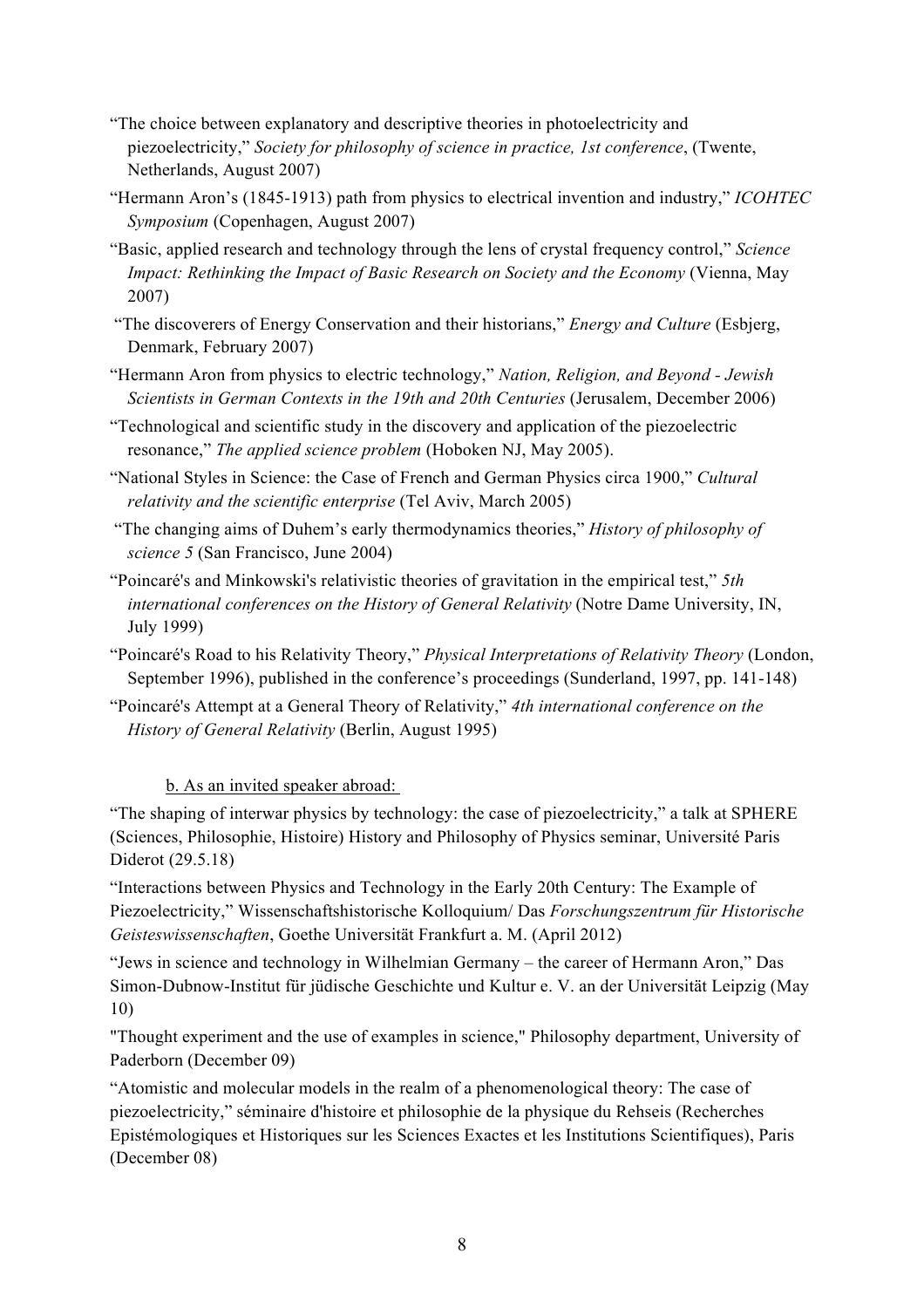"From science to technology (and back): the discovery of crystal frequency control," The International Centre for the History of Universities and Science, Bologna university (November 06)

## c. Other talks:

I delivered talks in Pittsburgh's HPS department, the Max Planck Institute for the History of Science, The Fritz Haber Institute, Technische Universität Berlin, and in all Israeli universities the Technion and Weizmann institute in departments of history and philosophy of science, general history, philosophy and engineering.

# d. Talks of interest at Israeli conferences:

"Elkana as a historian of physics," plenary session *Israeli society for the history and philosophy of science and technology*, annual meeting (December 2013)

"Struggling with Electrochemistry: Hermann Aron's Work on the Storage Battery Around 1880" *Chemistry Applied* (Jerusalem, November 2013) (in English)

Organiser of a session on "thought experiments" and a speaker: "Are thought experiments inherently different from other kinds of scientific thought?" *Israeli society for the history and philosophy of science and technology*, annual meeting (March 2008)

"The health consequences of enforcing cyclists to wear helmets," with Daniel Mishori, opening plenary session the *13th conference on education and fostering health in Israel* (November 2007)

# Service for the community and other educational and research activities

Secretary Commission of the History of Physics, the *Division of History of Science and Technology* of the International Union of History and Philosophy of Science, 2017-21

Executive committee member *International Committee for the History of Technology* (ICOHTEC) 2015-19

Referee for: National Science Foundation - USA, Israeli Science Foundation

Referee for: Oxford University Press; *Annals of Science*; *Science in Context*; *The European Physical Journal H: "*Historical Perspectives on Contemporary Physics"; *Philosophia Scientiae*; *History of Universities*; *Journal for General Philosophy of Science*; *Studies in History and Philosophy of Modern Physics (SHPS part B)*; *Journal of Research of the National Institute of Standards and Technology*; *SUBSTANTIA. An international journal on History of Chemistry*; *Synthese*; *War in History*

Scientific editor of Hebrew translations for "Resling" academic publishing house.

1995-1998, scientific advisor, an internet museum for science, technology and culture in the Tel Aviv University School of Education.

1994 research assistant to Prof. Dan Diner, head, Institute for German History, Tel Aviv University.

Prizes, scholarships and grants

Study scholarships from the Cohn Institute 1997-2001.